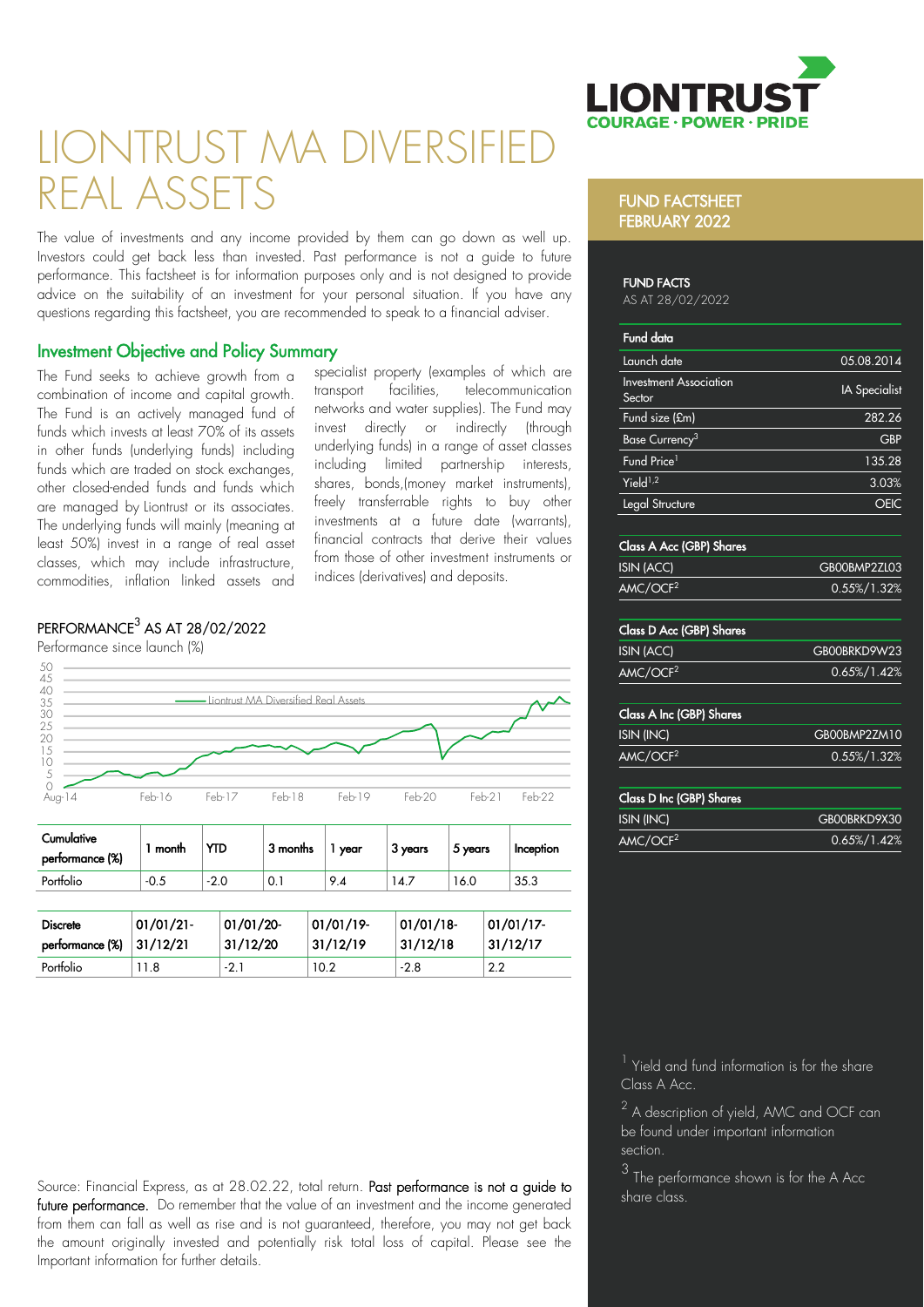### Fund factsheet Liontrust MA Diversified Real Assets FEBRUARY 2022 **Page 2 / 4**

Fund Manager(s)

Mayank Markanday & John Husselbee

#### **Commentary**

The ongoing situation in Ukraine has dominated market sentiment and caused significantly higher levels of volatility. This is expected to have an impact on global corporate and consumer confidence, particularly given the likely impact on oil prices. The price of oil is already above \$100 per barrel, the highest since August 2014, and a prolonged spell of energy inflation could mean overall higher inflation takes longer to dissipate. The combination of these issues has seen markets, including the technology heavy Nasdaq in the US fall into bear territory, down over 20% from its recent highs. However, most other major markets have fared better. Depending on how things develop, we may see central banks tread more carefully in terms of expected interest rate rises. While the general direction of rates will ultimately be upwards, whatever happens in Europe, our view is that the pace of hiking will be

# Top holdings as at 28/02/2022

|                                                 | $\chi$ |
|-------------------------------------------------|--------|
| BlackRock - iShares Physical Gold ETC           | 6.20   |
| DWS - Xtrackers II Global Inflation-Linked Bond | 6.12   |
| PIMCO - GIS Commodity Real Return Fund          | 5.45   |
| AXA IM - WF Global Flexible Property            | 4.87   |
| Legg Mason - RARE Infrastructure Value Fund     | 4.70   |
| Tritax Management - Big Box                     | 4.48   |
| First State - Global Listed Infrastructure      | 4.41   |
| JOHCM - Primary Health Properties               | 4.09   |
| Assura PLC                                      | 4.03   |
| Supermarket Income REIT Plc                     | 3.41   |
| Total                                           | 47.75  |
| Total number of holdings                        | 36     |
|                                                 |        |

slower than consensus has priced in. We believe that periods such as these demonstrate the importance of having a robust and disciplined multi-asset process which enables our investment team to make good long-term decisions rather than focusing on short-term, sentiment driven volatility. Despite recent global events, we remain positive on the outlook for markets overall, albeit acknowledging there will be more volatility and uncertainty and returns are likely to be lower than enjoyed in a stellar 2021 for equities. Following a slightly higher level of cash going into 2022, we redeployed some of this in February across infrastructure, property, and global bonds in line with target weights. This included adding to iShares US Mortgage Backed Securities, Legg Mason ClearBridge Infrastructure Value and TwentyFour Monument Bond. We continue to hold a diverse mix of real asset sub-sectors.

# KEY FUND FACTS AS AT 28/02/2022

**MILLION** funds under management

£282

holdings spread across 3 geographical regions

36

percent yield (not guaranteed)

3.03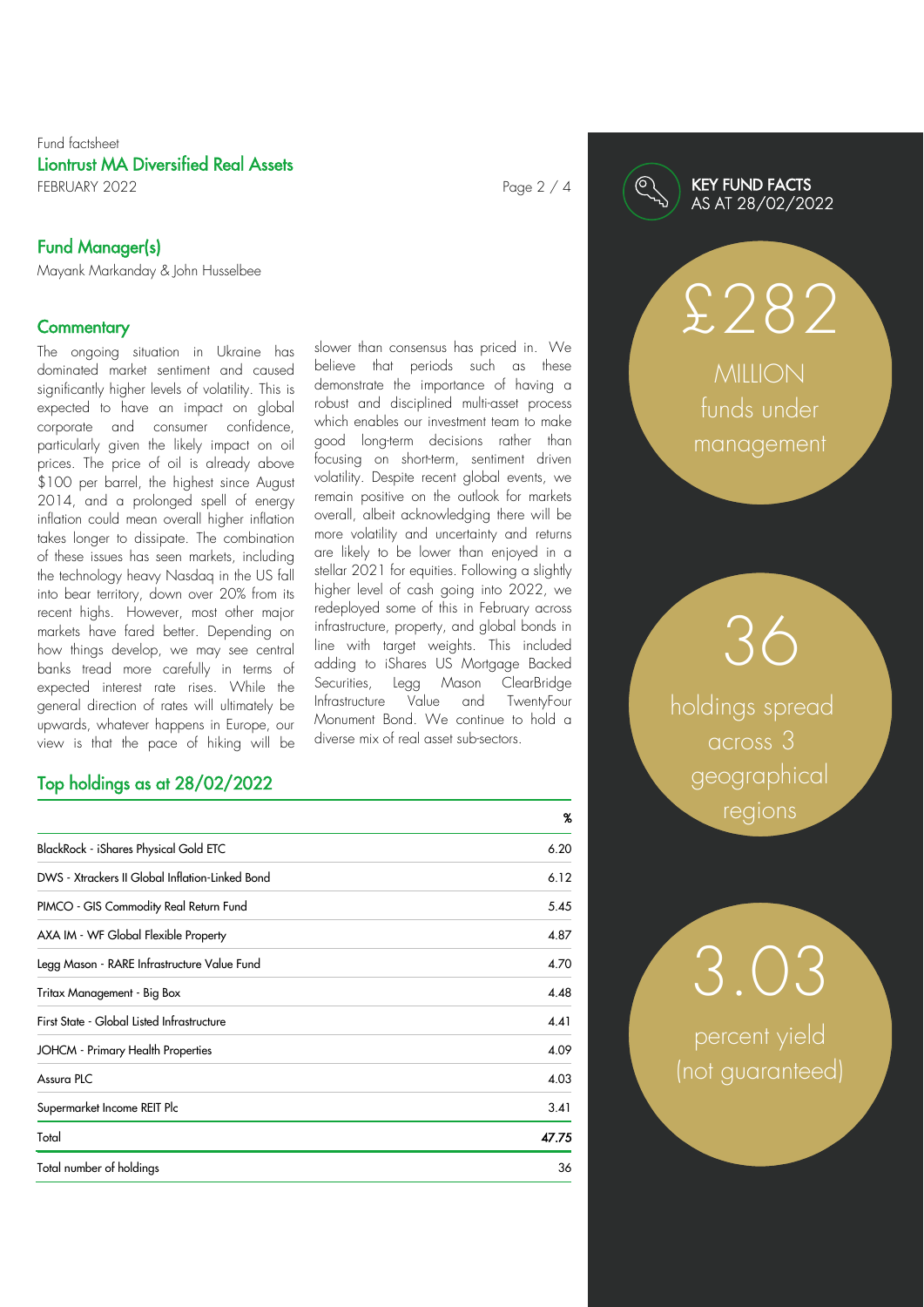### Fund factsheet Liontrust MA Diversified Real Assets FEBRUARY 2022 **Page 3** / 4



| Fund data                           |        |
|-------------------------------------|--------|
| Specialist Property                 | 24.24% |
| Infrastructure Renewable Energy     | 12.74% |
| Core Infrastructure                 | 9.57%  |
| Infrastructure Operating Companies  | 9.10%  |
| $\bullet$ Cash and Cash Equivalents | 6.69%  |
| • Global Property Securities        | 6.40%  |
| $\bullet$ Gold                      | 6.20%  |
| Inflation                           | 6.12%  |
| Property Debt                       | 5.59%  |
| Commodities                         | 5.45%  |
| Asset Backed Securities             | 4.41%  |
| · Digital Infrastructure            | 2.79%  |
| Asset Leasing                       | 0.61%  |
| <b>Real Asset Bonds</b>             | 0.05%  |
| <b>UK Property</b>                  | 0.02%  |
|                                     |        |

#### RISK AND REWARD **INDICATOR Potentially Potentially** lower reward higher reward

 $\begin{array}{ccc} \text{(3)} & \text{(4)} & \text{(5)} \end{array}$  $(2)$  $(6)$  $(7)$ 

This risk indicator is based on historical data and may not be a reliable indication of the future risk profile. The category may shift over time and is not guaranteed.

Funds of category 4 have shown in the past low to medium volatility. Volatility describes how much the value of the fund went up and down. The shares of a fund of category 4 might be subject to low to medium fluctuations based on the historical volatility.

The following are additional risks not covered by the risk and reward category:

Credit Risk: There is a risk that an investment will fail to make required payments and this may reduce the income paid to the fund, or its capital value.

Counterparty Risk: The insolvency of any institutions providing services such as safekeeping of assets or acting as counterparty to derivatives or other instruments, may expose the Fund to financial loss.

Liquidity Risk: If underlying funds suspend or defer the payment of redemption proceeds, the Fund's ability to meet redemption requests may also be affected.

Interest Rate Risk: Fluctuations in interest rates may affect the value of the Fund and your investment.

Derivatives Risk: Some of the underlying funds may invest in derivatives, which can, in some circumstances, create wider fluctuations in their prices over time.

Emerging Markets: The Fund may invest in less economically developed markets (emerging markets) which can involve greater risks than well developed economies.

Currency Risk: The Fund invests in overseas markets and the value of the Fund may fall or rise as a result of changes in exchange rates.

Due to rounding and the exclusion of cash lines, the figures shown in the geographical and sector allocations may not add up to 100% and the allocations may change.